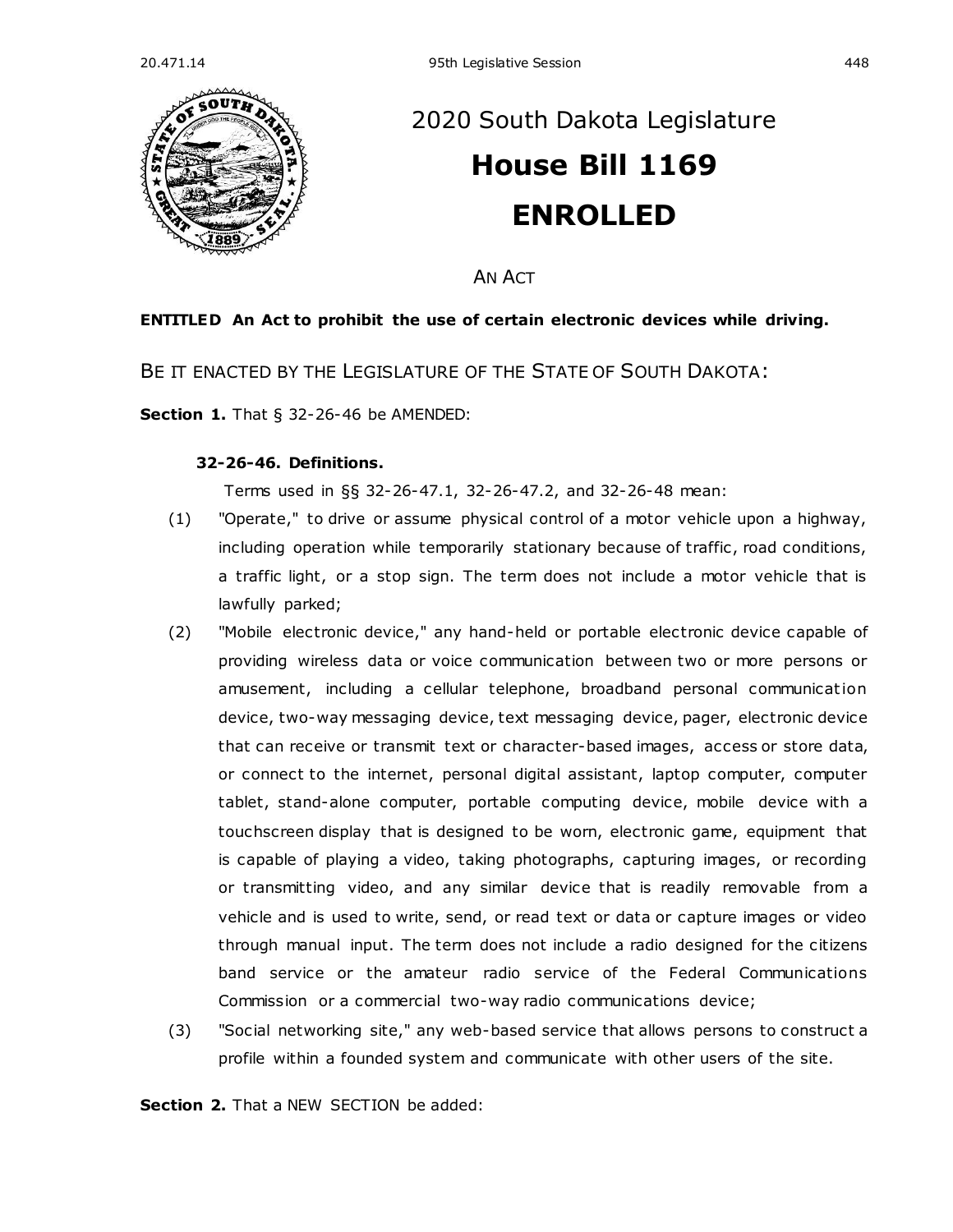## **32-26-47.1. Use of mobile electronic device--Prohibitions--Violation as misdemeanor--Exceptions.**

No person may operate a motor vehicle while using a mobile electronic device. A violation of this section is a Class 2 misdemeanor.

This section does not apply to:

- (1) A law enforcement officer, firefighter, emergency medical technician, paramedic , operator of an authorized emergency vehicle, or similarly engaged paid or volunteer public safety first responder during the performance of that person's official duties, and a public utility employee or contractor acting within the scope of that person's employment;
- (2) The use of a mobile electronic device for emergenc y purposes, including a text messaging device to contact a 911 system, an emergency call to a law enforcement agency, health care provider, fire department, or other emergency services agency or entity, or to report to appropriate authorities a fire, traffic accident, serious road hazard, or medical or hazardous materials emergency, or to report the operator of another motor vehicle who is driving in a reckless or otherwise unsafe manner or who appears to be driving under the influence of alcohol or drugs, or to report a crime;
- (3) The use of a global positioning or navigation system feature of a mobile electronic device, but does apply to manually entering information into the global positioning or navigation system feature of the device;
- (4) Reading, selecting, or entering a telephone number or name in a mobile electronic device for the purpose of making or receiving a telephone call and using the device for the call, or if a person otherwise activates or deactivates a feature or function of a mobile electronic device; or
- (5) The use of a mobile electronic device in a voice-operated or hands-free mode if the operator of the motor vehicle does not use the operator's hands to operate the device, except to activate or deactivate a feature or function of the device.

**Section 3.** That a NEW SECTION be added:

#### **32-26-47.2. Social networking sites--Prohibition--Violation as misdemeanor.**

No person may access, read, or post to a social networking site while operating a motor vehicle. A violation of this section is a Class 2 misdemeanor.

**Section 4.** [That § 32-26-48 be AMENDED:](https://sdlegislature.gov/Statutes/Codified_Laws/DisplayStatute.aspx?Type=Statute&Statute=32-26-48)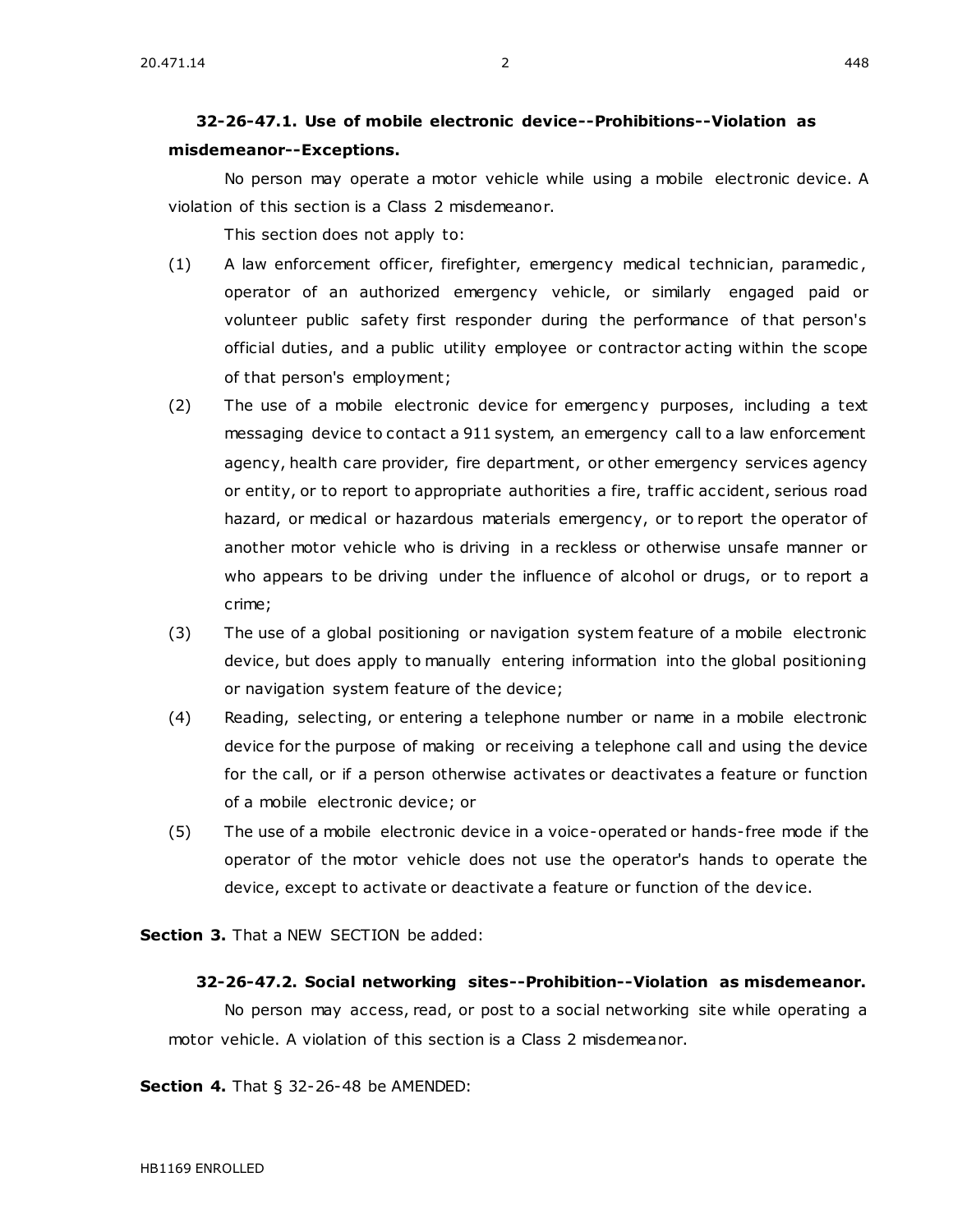No mobile electronic device used in violation of § 32-26-47.1 or 32-26-47.2 may be seized by a law enforcement officer to establish a violation of either of those sections. However, a mobile electronic device may be seized upon compliance with the search and seizure requirements in chapter [23A-35.](https://sdlegislature.gov/Statutes/Codified_Laws/DisplayStatute.aspx?Type=Statute&Statute=23A-35)

**[32-26-48. S](https://sdlegislature.gov/Statutes/Codified_Laws/DisplayStatute.aspx?Type=Statute&Statute=32-26-48)eizure of handheld electronic wireless communication device.** 

**Section 5.** [That § 23-1A-22 be AMENDED:](https://sdlegislature.gov/Statutes/Codified_Laws/DisplayStatute.aspx?Type=Statute&Statute=23-1A-22)

# **[23-1A-22. J](https://sdlegislature.gov/Statutes/Codified_Laws/DisplayStatute.aspx?Type=Statute&Statute=23-1A-22)udgment--Amount--Reduction or elimination--Defendant award- -Amount of deposit.**

If the plaintiff prevails in a petty offense case, the plaintiff shall be granted a judgment of twenty-five dollars. However, the trial court may reduce or eliminate the award in the interest of justice. No award may be granted a defendant in a petty offense case. If a deposit is required by this chapter, it shall be the amount set by this section.

**Section 6.** That § [32-26-47 be REPEALED.](https://sdlegislature.gov/Statutes/Codified_Laws/DisplayStatute.aspx?Type=Statute&Statute=32-26-47)

**[32-26-47. U](https://sdlegislature.gov/Statutes/Codified_Laws/DisplayStatute.aspx?Type=Statute&Statute=32-26-47)se of handheld electronic wireless communication device for text-based communication on highway prohibited--Exceptions--Violation as petty offense.**